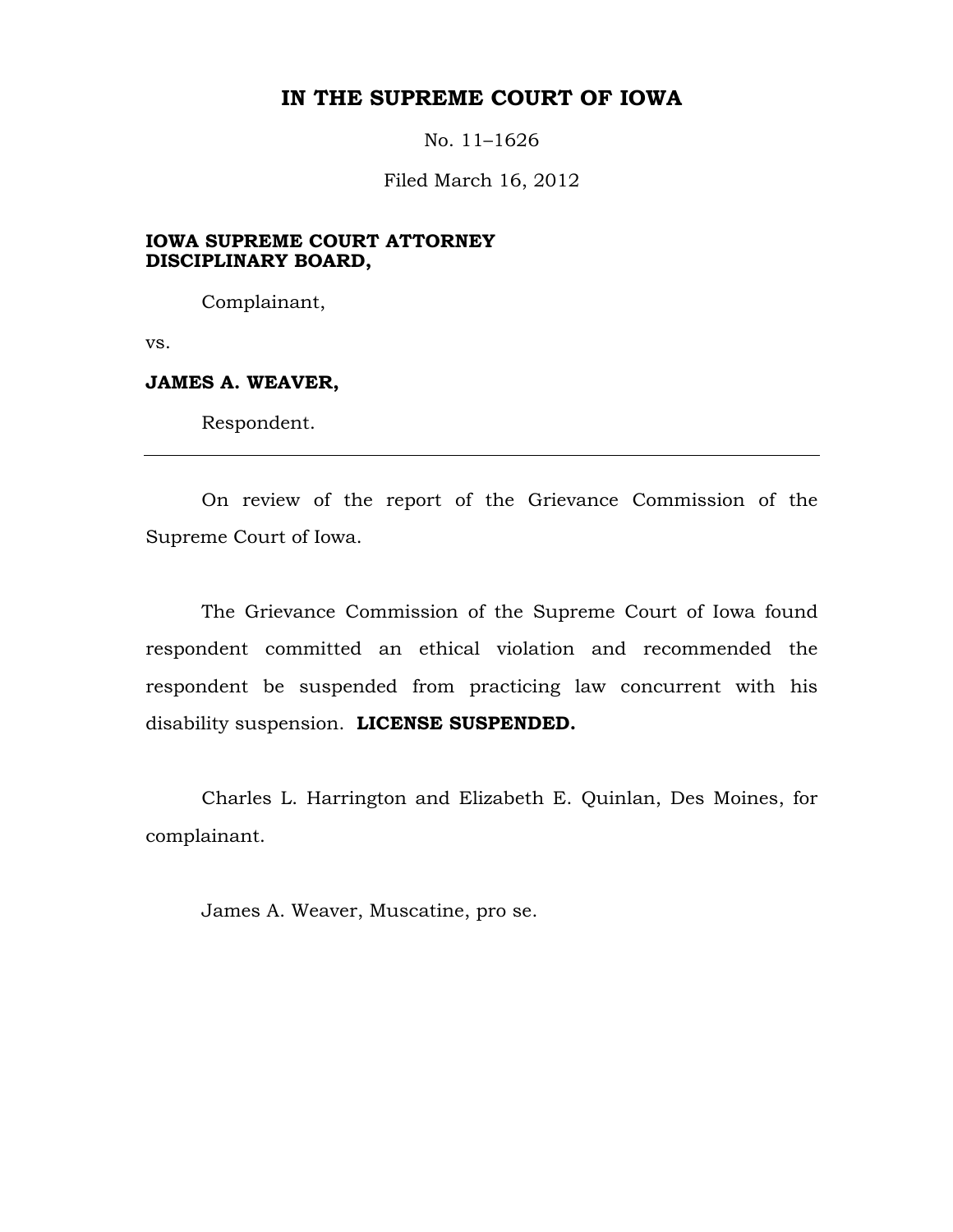## **ZAGER, Justice**.

The complainant, the Iowa Supreme Court Attorney Disciplinary Board, alleges the respondent, James A. Weaver, violated Iowa Rule of Professional Conduct 32:8.4(b). The alleged violation was based on Weaver's 2009 guilty pleas to charges of violating Iowa Code section 321J.2 (2009), operating while intoxicated (OWI), third offense, and section 708.7(4), harassment in the third degree. The grievance commission found Weaver's conduct violated rule 32:8.4(b) and recommended we suspend Weaver's license to run concurrently with his disability suspension. The commission also recommended Weaver be required to include medical documentation of his fitness to practice law and of his maintained sobriety prior to reinstatement. Upon our de novo review, considering the present violation and Weaver's overall conduct as a judicial officer and practicing attorney, we suspend Weaver's license to practice law for a period of two years.

## **I. Factual Background.**

Weaver was admitted to the Iowa bar in 1979 and served as an associate district court judge from 1982 until 2004. In 2002, Weaver was convicted of his first OWI. Following his 2002 conviction, this court found Weaver violated multiple cannons of the Iowa Code of Judicial Conduct and issued a public reprimand on December 10, 2004. Prior to that time, however, Weaver had been arrested for a second OWI in November 2004. Weaver retired from his judicial position on December 17, 2004, and resumed his career as a practicing attorney.

Weaver pled guilty to OWI second offense on April 18, 2005. *See Iowa Supreme Ct. Att'y Disciplinary Bd. v. Weaver*, 750 N.W.2d 71, 76 (Iowa 2008). At sentencing, the district court rejected the State's sentencing recommendation. Weaver was sentenced to an indeterminate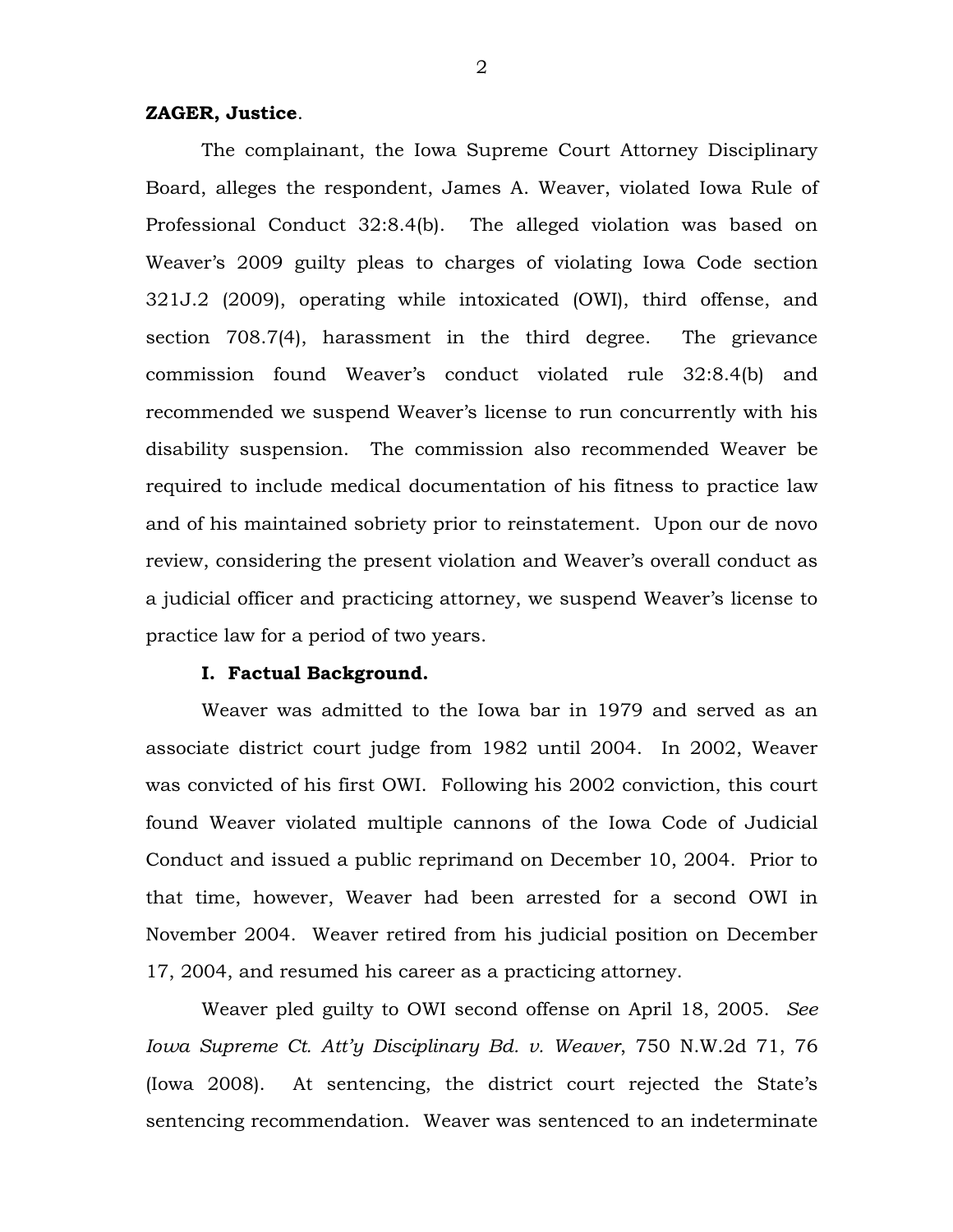term in prison not to exceed two years, ordered into placement in an alcohol treatment correctional facility, and fined \$1500. *Id.* Weaver appealed his sentence. *Id.* at 77. Weaver also accused the sentencing judge of "not being honest about the reasons why he committed [Weaver] to the Department of Corrections." *Id.* at 78. The court of appeals affirmed his sentence, and this court denied further review. *Id.*

Based upon his conviction of OWI, second offense, and his intemperate statements about the sentencing judge, the Board filed ethical charges against Weaver. *Id.* at 74. This court found Weaver committed a number of ethical violations relating to the statements he made about the sentencing judge. *See id.* at 80–91. We also specifically found that, even though a second OWI conviction was not a felony, Weaver's criminal act reflected adversely on his fitness to practice law, in violation of our ethical rules. *See id.* at 79–80. Accordingly, on March 28, 2008, we suspended Weaver's license to practice law for three months. *Id.* at 92. Weaver failed to notify all of his clients of the suspension in violation of Iowa Court Rule 35.22. We therefore extended his suspension for sixty days, with no possibility of reinstatement until August 28, 2008. Weaver's license was reinstated on December 3, 2008.

On March 21, 2009, Weaver was pulled over for speeding and failing to stop at a stop sign. A subsequent breathalyzer test revealed his blood alcohol content (BAC) was .166. Following this latest incident, we granted an application for disability suspension on May 4. In June of 2009, Weaver pled guilty to OWI, third offense, a class D felony. On August 6, Weaver was sentenced to five years in prison and fined \$3125. The sentencing judge reported the conviction to the Board on August 10.

On November 23, 2009, three days after being released from the Davenport Work Release Facility (DWRF), Weaver was arrested for third-

3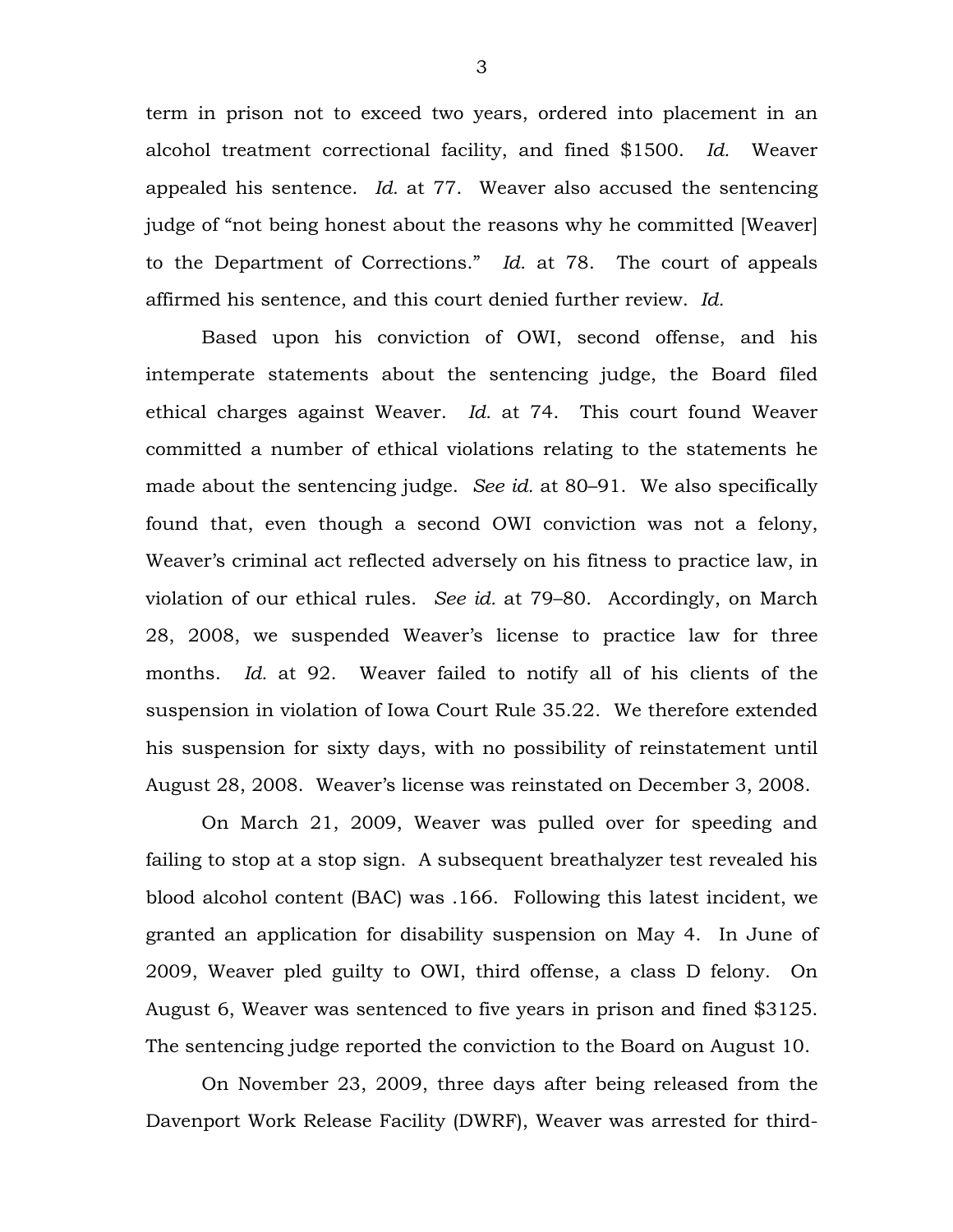degree harassment and for violating his parole. These charges stemmed from Weaver calling his estranged wife twenty-six times in a period of a few hours. Weaver's parole officer, Nancy Boyle, testified before the commission. Boyle testified she received phone calls regarding the harassment from Weaver's wife and the Moline, Illinois Police Department. Weaver's wife told Boyle she believed Weaver had been drinking. The Moline police called Boyle and informed her that as a result of numerous phone calls to Weaver's wife, who worked in some capacity for the Moline school system, school officials contacted them, and the school district had "locked down" an elementary school.<sup>[1](#page-0-0)</sup> Based on these phone calls, and her concern that Weaver may be drinking, Boyle had officers from the intensive supervision unit perform a safety check on Weaver to "find out what was going on." After making contact with Weaver, a breathalyzer reading showed a BAC of .265 at 10:00 a.m. that morning. Weaver refused voluntary substance abuse treatment and was arrested for a parole violation. Weaver pled guilty to the harassment charge on January 21, 2010. As a result, his parole was revoked, and he was again placed at the DWRF.

<span id="page-3-0"></span>Weaver was released from the work release facility on June 9. On June 16, seven days after his release from the work release facility, Boyle was contacted by Weaver's now ex-wife. Weaver had gone to her house the previous Friday as scheduled to retrieve some personal property. Weaver became belligerent and upset, and she noted he had been drinking. As a result of this confrontation, she called the Scott County

 $\overline{a}$ 

<sup>1</sup>At the hearing, Weaver objected to this testimony. Weaver wanted to call the superintendent of schools to further explore the reason the school was shut down. The commission agreed to accept Boyle's testimony "merely as part of her reasons for . . . her investigation." We will also consider the school district's response to Weaver's harassment when considering what ethical violations he committed and any appropriate sanctions.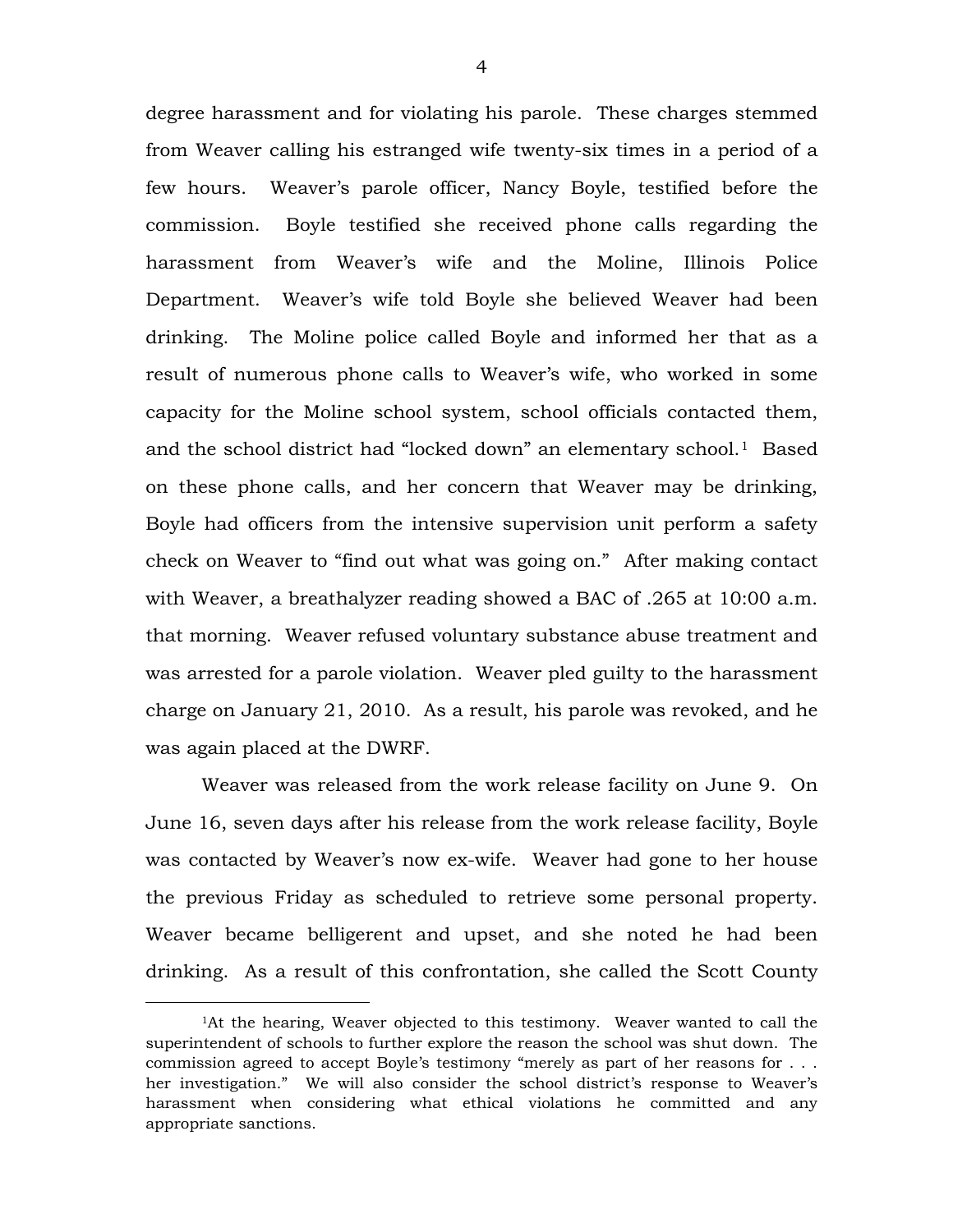Sheriff's Department. She also advised Boyle that she had been contacted by Weaver's daughter. Weaver's daughter had called because she had been trying to reach Weaver for six days without success. She was concerned not only for her father, who gets depressed and suicidal when he drinks, but also for the safety of his ex-wife because he gets very angry when he drinks. As a result of these concerns, Boyle, along with Davenport police officers, performed a safety check on Weaver. After some difficulty making entry into the house, they discovered Weaver intoxicated, despondent, and making comments about suicide. Weaver was again arrested for violation of his parole. Weaver agreed to inpatient substance abuse treatment at that time. As a result of this incident, however, Weaver's parole was revoked, and he was sent to prison. The court will set forth additional facts in this opinion when it discusses an appropriate sanction.

The Board filed a two-count complaint on December 30, 2010, but later withdrew Count II in an amended complaint. The amended complaint alleged that Weaver had pled guilty to OWI, third offense, and third-degree harassment. The amended complaint also noted that Weaver's parole had been revoked for consuming alcohol and that he was sentenced to prison. The Board alleged Weaver's conduct violated rule 32:8.4(b), which provides it is professional misconduct for a lawyer to "commit a criminal act that reflects adversely on the lawyer's honesty, trustworthiness, or fitness as a lawyer in other respects." The commission held a hearing on the matter on September 12, 2011, and found Weaver's conviction for OWI, third offense, was a "sua sponte violation of [d]isciplinary [r]ule 32:8.4(b)." It recommended that we suspend Weaver's license concurrently with his disability suspension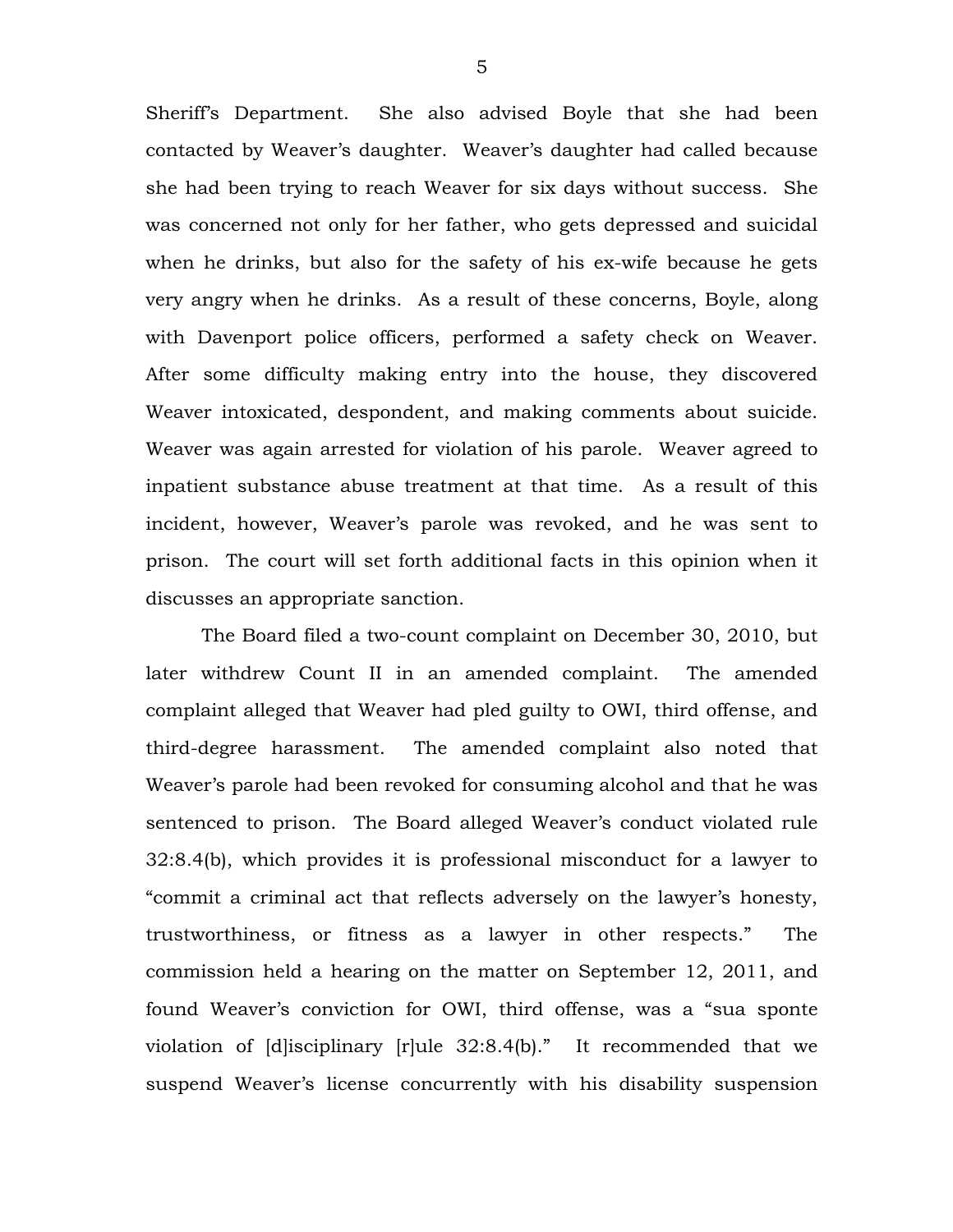and that we require Weaver to present medical documentation of his sobriety and fitness to practice law prior to reinstatement.

## **II. Scope and Standard of Review.**

Attorney disciplinary proceedings are reviewed de novo. Iowa Ct. R. 35.10(1); *Iowa Supreme Ct. Att'y Disciplinary Bd. v. Templeton*, 784 N.W.2d 761, 764 (Iowa 2010). The Board bears the burden of proving misconduct by a convincing preponderance of the evidence, which is a lesser burden than proof beyond a reasonable doubt but a greater burden than is imposed in the usual civil case. *Templeton*, 784 N.W.2d at 764. If we determine the Board has met its burden and proven misconduct, "we may impose a greater or lesser sanction than the sanction recommended by the commission." *Id.*; *see also* Iowa Ct. R. 35.10(1).

#### **III. Findings of Fact.**

 $\overline{a}$ 

The Board alleged that Weaver pled guilty to OWI, third offense and harassment in the third degree and that Weaver drank alcohol in violation of his parole. Under Iowa Court Rule 35.7(3), Weaver was precluded from disputing that he had been convicted of the OWI charge.[2](#page-3-0) 

<span id="page-5-0"></span><sup>2</sup>Regarding the OWI conviction, the Board provided notice to Weaver that it intended to invoke issue preclusion under Iowa Court Rule 35.7(3). Issue preclusion is therefore appropriate for the OWI charge. *See* Iowa Ct. R. 35.7(3) (providing for use of issue preclusion in disciplinary case where certain requirements, including notice, are met). However, issue preclusion is inappropriate for the other two allegations. The Board did not give notice that it intended to invoke issue preclusion relating to the harassment charge as is required by rule 35.7(3)(*c*). Regarding the parole violations, rule 35.7(3)(*b*) requires "[t]he burden of proof in the prior proceeding [be] greater than a mere preponderance of the evidence" to invoke issue preclusion. Weaver's parole violation revocation notes that the burden of proof in front of the administrative law judge was only a preponderance of the evidence. Also, the Board did not give notice that it intended to invoke issue preclusion on the issue of the parole violations. *See id.* r. 35.7(3)(*c*). Since rule 35.7(3) does not apply to the harassment conviction or parole revocation, we must review the factual allegations to determine whether the Board has met its burden and proven the factual allegations contained in the complaint by a convincing preponderance of the evidence.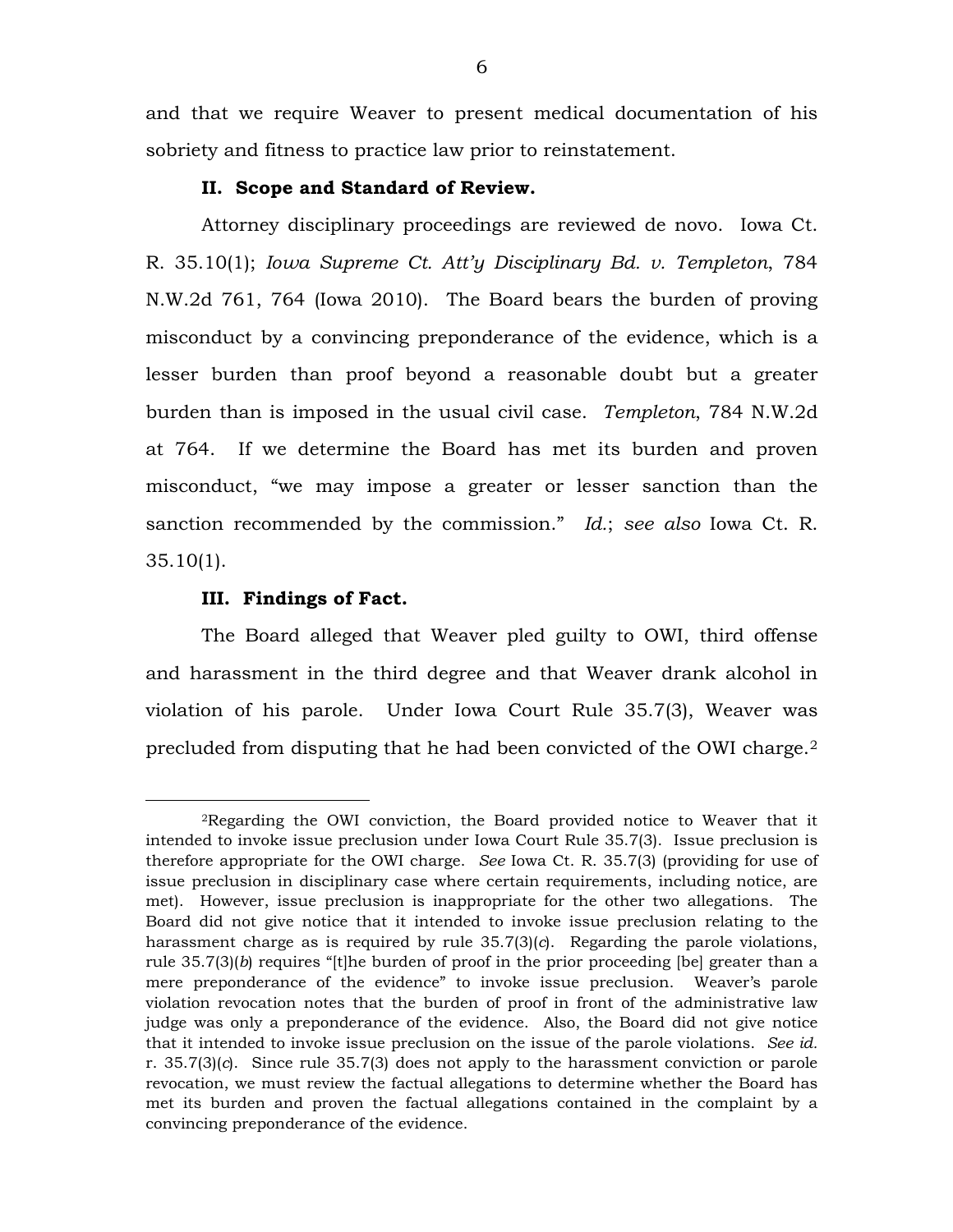However, the Board did not provide notice of issue preclusion regarding the harassment conviction, and therefore, we must determine whether the Board has met its burden and proven Weaver committed the criminal act of harassment before we can find a violation of rule 32:8.4(b).

Weaver pled guilty to harassment in the third degree on January 21, 2010. According to the harassment complaint offered by the Board at the hearing, Weaver called his estranged wife twenty-six times in a sixhour period. Weaver admitted making annoying calls to his wife but denied that he used threatening language. Under the Iowa Code, "[a] person commits harassment when, with intent to . . . annoy . . . another person, the person . . . [c]ommunicates with another by telephone . . . without legitimate purpose and in a manner likely to cause the other person annoyance or harm." Iowa Code § 708.7(1)(*a*)(1). Weaver pled guilty to harassment and admitted to the commission that he made annoving comments to his wife.<sup>[3](#page-5-0)</sup> We find that the Board has proven by a convincing preponderance of the evidence that Weaver committed the criminal act of harassment.

The Board alleged Weaver's parole was revoked for consuming alcohol in violation of a condition of his parole. In support of this allegation, the Board offered the testimony of Nancy Boyle, Weaver's parole officer, who testified that on June 16, 2010, she received a call from Weaver's ex-wife, who stated that Weaver had been drinking and had gone to her home and behaved belligerently. Boyle stated she went to Weaver's residence accompanied by Davenport police officers. When Weaver did not answer the door, the police entered his residence. According to Boyle, she saw Weaver stumble into the hallway. Weaver

<span id="page-6-0"></span> $\overline{a}$ 

<sup>3</sup>In his posthearing brief, Weaver admitted having telephone conversations with his ex-wife "that she could have found annoying." He again denied threatening her.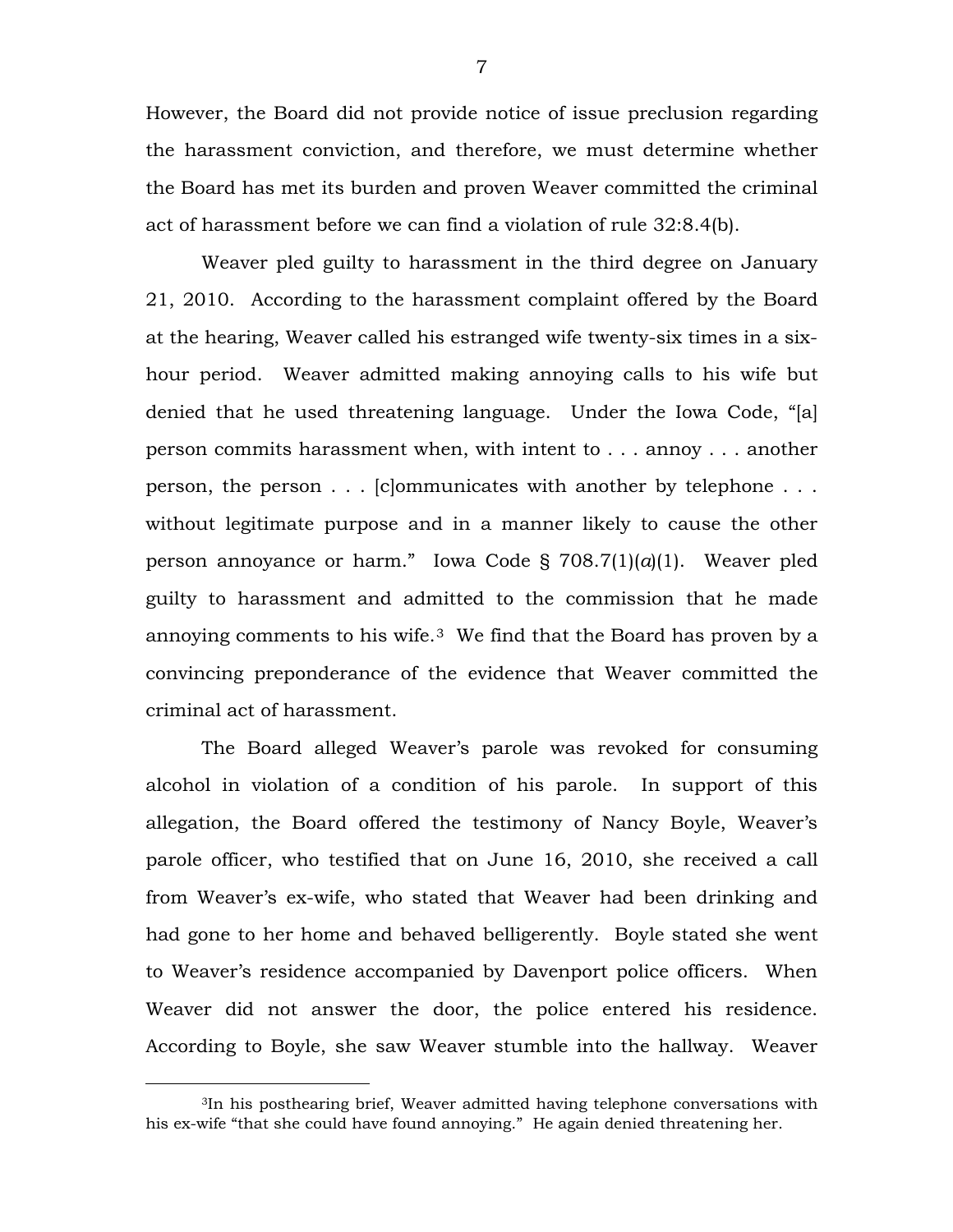was brought out to the back porch, and he and Boyle talked. According to Boyle, Weaver "reek[ed] of alcohol." A breathalyzer test revealed Weaver's BAC was .11. Based on this information, Boyle sought and received an arrest warrant. Weaver's parole was subsequently revoked, and he was sent to prison. Boyle's testimony and the court documents offered by the Board prove by a convincing preponderance of the evidence that Weaver violated his parole.

#### **IV. Ethical Violations.**

 $\overline{a}$ 

In its amended complaint, the Board alleged Weaver's conduct violated rule 32:8.4(b), which states that "[i]t is professional misconduct for a lawyer to . . . commit a criminal act that reflects adversely on the lawyer's honesty, trustworthiness, or fitness as a lawyer in other respects." However, the Board did not specify which of Weaver's acts allegedly violated rule 32:8.4(b). We will therefore examine each of Weaver's actions to determine whether they constitute a violation of rule 32:8.4(b).

Weaver has committed two criminal acts: He pled guilty to OWI, third offense, and third-degree harassment.[4](#page-6-0) Third-degree harassment is a simple misdemeanor, and Weaver's third OWI is a class D felony. *See* Iowa Code §§ 321J.2(2)(*c*), 708.7(4). The commission found Weaver's felony "conviction [was] sua sponte [a] violation of [d]isciplinary [r]ule 32:8.4(b) based upon the prior decisions of the [Iowa] Supreme Court" and cited past cases to support this proposition. *See, e.g.*, *Iowa Supreme Ct. Att'y Disciplinary Bd. v. Johnson*, 774 N.W.2d 496, 499 (Iowa 2009)

<span id="page-7-0"></span><sup>4</sup>Weaver's parole violations do not constitute violations of rule 32:8.4(b). Weaver's parole was revoked for consuming alcohol. While this was a violation of the terms of his parole, consuming alcohol was not, in and of itself, a criminal act. Since rule 32:8.4(b) only addresses criminal acts committed by attorneys, Weaver's parole violations do not fall within this rule.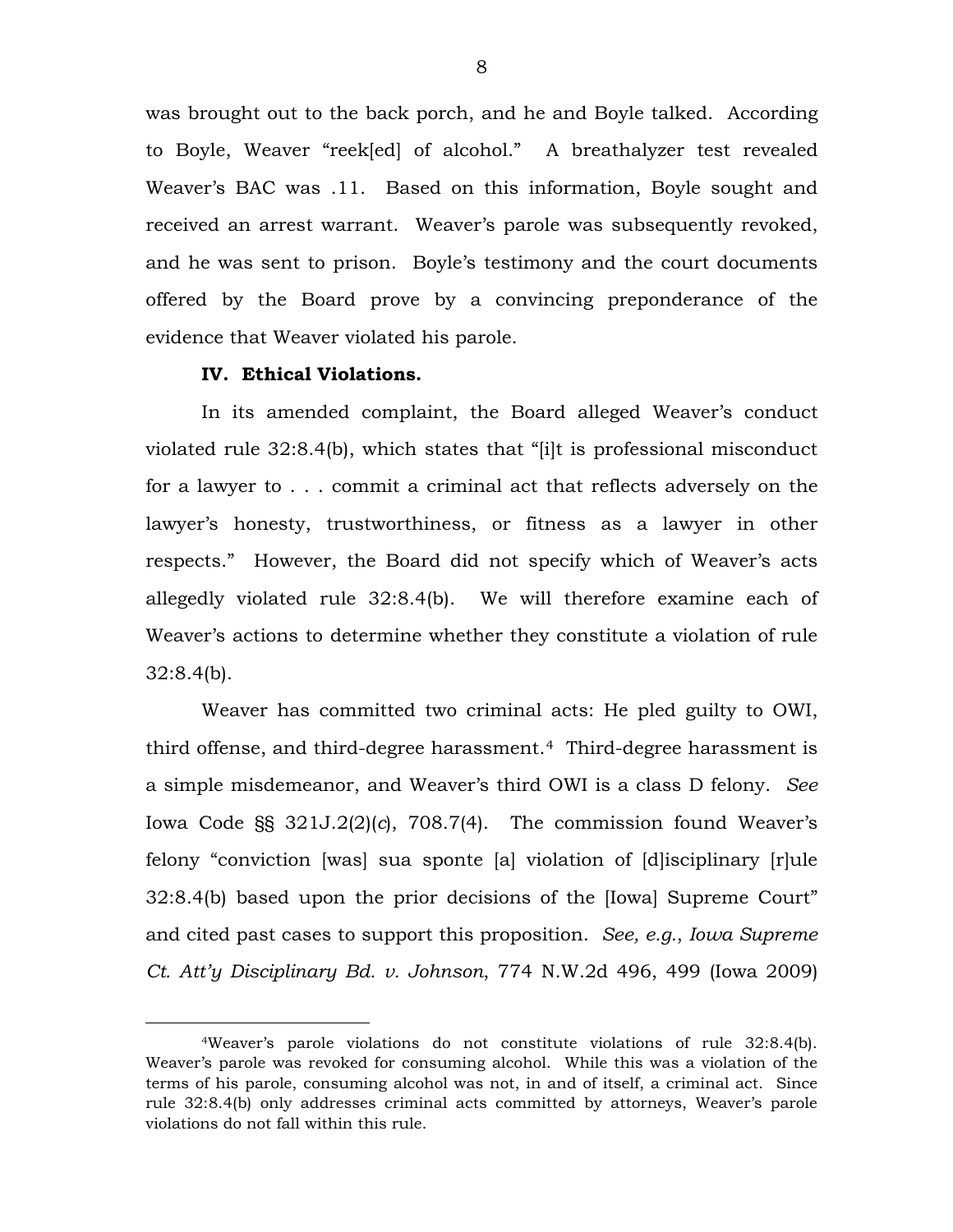(noting that a third OWI conviction violated DR 1–102(A)(6), the precursor to rule 32:8.4(b)), *overruled on other grounds by Templeton*, 784 N.W.2d at 768–69; *see also Iowa Supreme Ct. Bd. of Prof'l Ethics & Conduct v. Marcucci*, 543 N.W.2d 879, 882 (Iowa 1996).

While our past cases may have suggested a conviction of OWI, third offense, was a per se violation of rule 32:8.4(b), we rejected this interpretation of rule 32:8.4(b) in *Templeton*. 784 N.W.2d at 767. In that case, we noted that the comment to rule 32:8.4 states, " 'Illegal conduct *can* reflect adversely on fitness to practice law. A pattern of repeated offenses, even ones of minor significance when considered separately, *can* indicate indifference to legal obligation.' " *Id.* (quoting Iowa R. Prof'l Conduct 32:8.4(b) cmt. 2). We then held that, in order for a criminal act to constitute a violation of rule 32:8.4(b),

"[t]here must be some rational connection other than the criminality of the act between the conduct and the actor's fitness to practice law. Pertinent considerations include the lawyer's mental state; the extent to which the act demonstrates disrespect for the law or law enforcement; the presence or absence of a victim; the extent of actual or potential injury to a victim; and the presence or absence of a pattern of criminal conduct."

*Id.* (citation omitted). Therefore, we will avoid using a "mechanical process" to determine "[w]hether an attorney's criminal behavior reflects adversely on his fitness to practice law." *Weaver*, 750 N.W.2d at 79; *see also Iowa Supreme Ct. Att'y Disciplinary Bd. v. Keele*, 795 N.W.2d 507, 514–15 (Iowa 2011) (finding there was no violation of rule 32:8.4(b) when "the board has not demonstrated how this conviction relates to Keele's fitness to practice law").<sup>5</sup> We will use the factors enumerated in

 $\overline{a}$ 

<sup>5</sup>Even though there must a "rational connection" between the conduct and the actor's fitness to practice law, we still have the authority to sanction an attorney for conduct "unrelated to [the] representation of clients or any other facet of the practice of law." *Templeton*, 784 N.W.2d at 767.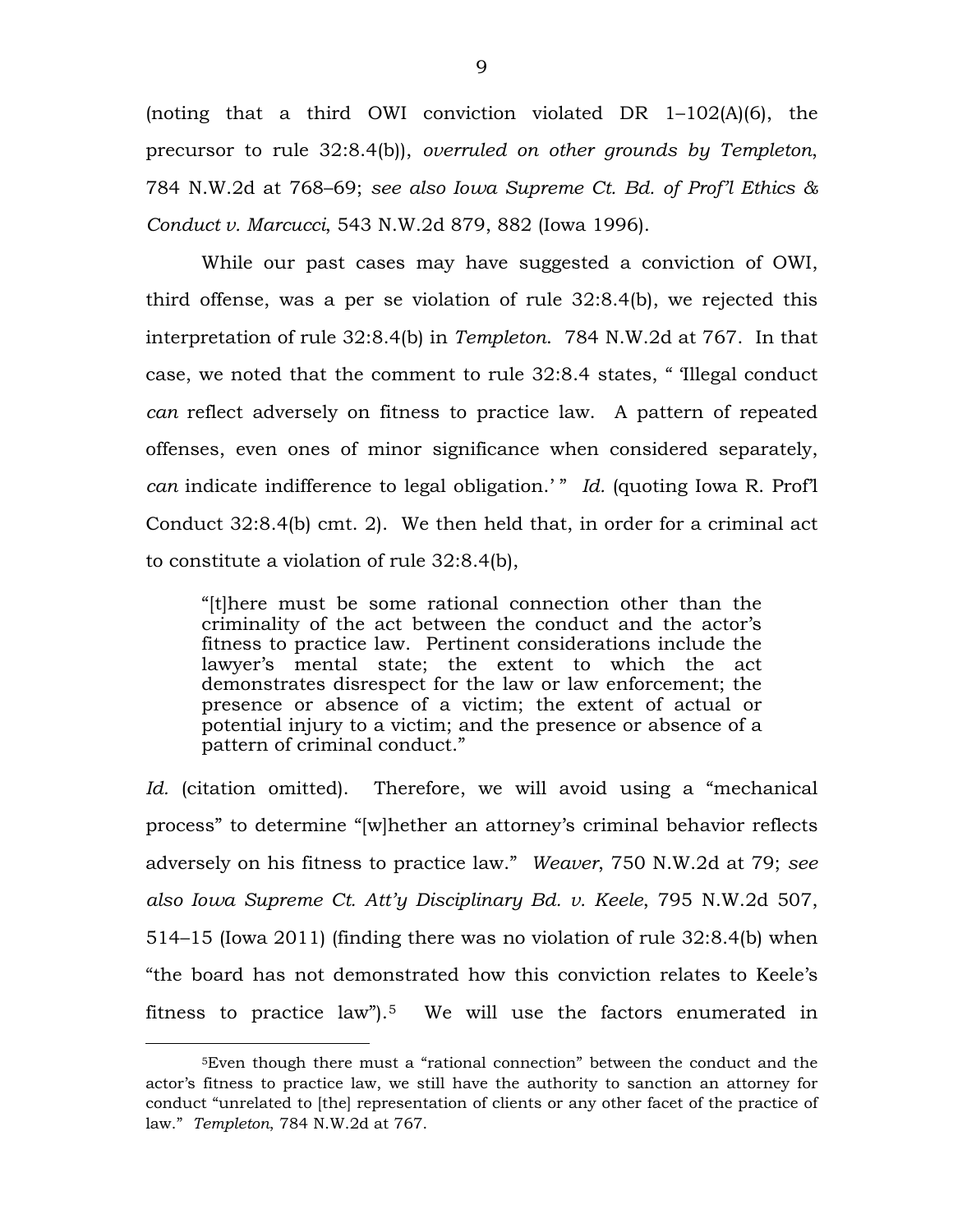*Templeton* to inform our analysis of whether an attorney's conduct actually reflects on his or her honesty, trustworthiness, or fitness as a lawyer in other respects. *Templeton*, 784 N.W.2d at 767; *see also Keele*, 795 N.W.2d at 514 (noting in cases in which illegal conduct was found to adversely reflect on a lawyer's fitness to practice law, a "sufficient nexus" existed between the conduct and the attorney's ability to function as a lawyer).

Weaver was stopped by the Iowa State Patrol for speeding and failing to stop at a stop sign. He then failed three field sobriety tests. According to a breathalyzer test, he had a BAC of .166, which is more than twice the legal limit of .08. Weaver's conduct did not create any actual victims, but by speeding and running stop signs while intoxicated, he created a grave risk of potential injury to anyone on the same road. This factor, therefore, favors a finding that Weaver's criminal act violated rule 32:8.4(b).

Weaver's alcoholism undoubtedly contributed to his commission of the criminal act of OWI, third offense. However, alcoholism is not a "legal justification, excuse, or defense" for Weaver's actions. *Cf. Iowa Supreme Ct. Att'y Disciplinary Bd. v. Schmidt*, 796 N.W.2d 33, 41 (Iowa 2011) (noting depression not a legal justification, excuse, or defense for attorney's actions). We also note Weaver's OWI was part of a pattern of criminal conduct. This is Weaver's third OWI conviction. His second conviction arose out of similar circumstances. In that case, Weaver was stopped after a citizen called in a reckless-driving report. *Weaver*, 750 N.W.2d at 76. During that incident, Weaver had a BAC of .185. *Id.*  Weaver's three convictions for the same offense certainly indicate a pattern of criminal conduct and demonstrate a disregard for laws prohibiting the operation of motor vehicles while intoxicated. *Cf. Keele*,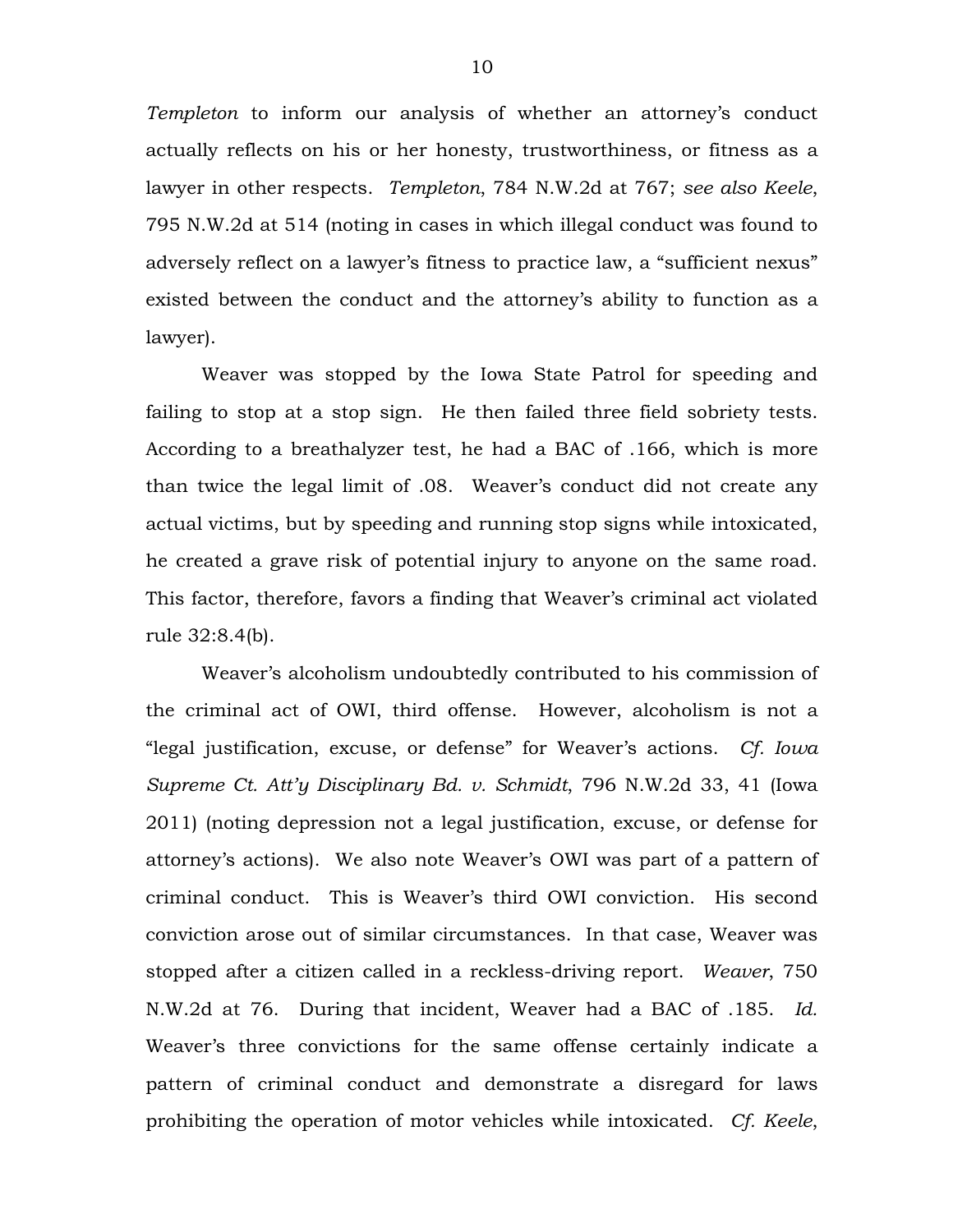795 N.W.2d at 514 (finding, under the circumstances, that an isolated incident did not demonstrate a pattern of disrespect for the law).

After reviewing the factors discussed in *Templeton*, we conclude there is a sufficient nexus between Weaver's criminal act of OWI, third offense, and his fitness to practice law. Weaver's criminal act is part of a pattern of criminal conduct. This repeated disregard for the law forms a rational connection between Weaver's criminal act and his fitness to practice law. *See Templeton*, 784 N.W.2d at 767; *see also Marcucci*, 543 N.W.2d at 882 (noting a third OWI conviction is a felony and as such "constitutes an extremely serious breach of the rule of society"). Accordingly, we find Weaver has violated rule 32:8.4(b).

The commission found Weaver's OWI conviction was a violation of rule 32:8.4(b), but did not make any conclusions regarding Weaver's harassment conviction, even though the conviction was contained in the factual allegations submitted by the Board. Weaver argued in his posthearing brief that "the Board has failed to prove that either the harassment charge or the parole violations reflect adversely [on his fitness] to practice law." To find Weaver's criminal act of harassment also violated rule 32:8.4(b), we must find a sufficient nexus between the criminal act and Weaver's fitness to practice law. *Keele*, 795 N.W.2d at 515. We now apply the *Templeton* factors to Weaver's act of harassment.

Weaver made repeated calls to his wife. While he denied threatening her, he admitted the calls were annoying, which as noted above, conforms to the statutory definition of harassment. *See* Iowa Code § 708.7(1)(*a*)(1). Weaver chose to make twenty-six annoying calls to his wife. Whatever his mental state or problems with alcoholism may have been, they do not excuse the harassing behavior Weaver engaged in. *See Schmidt*, 796 N.W.2d at 41. Even though Weaver claims he did not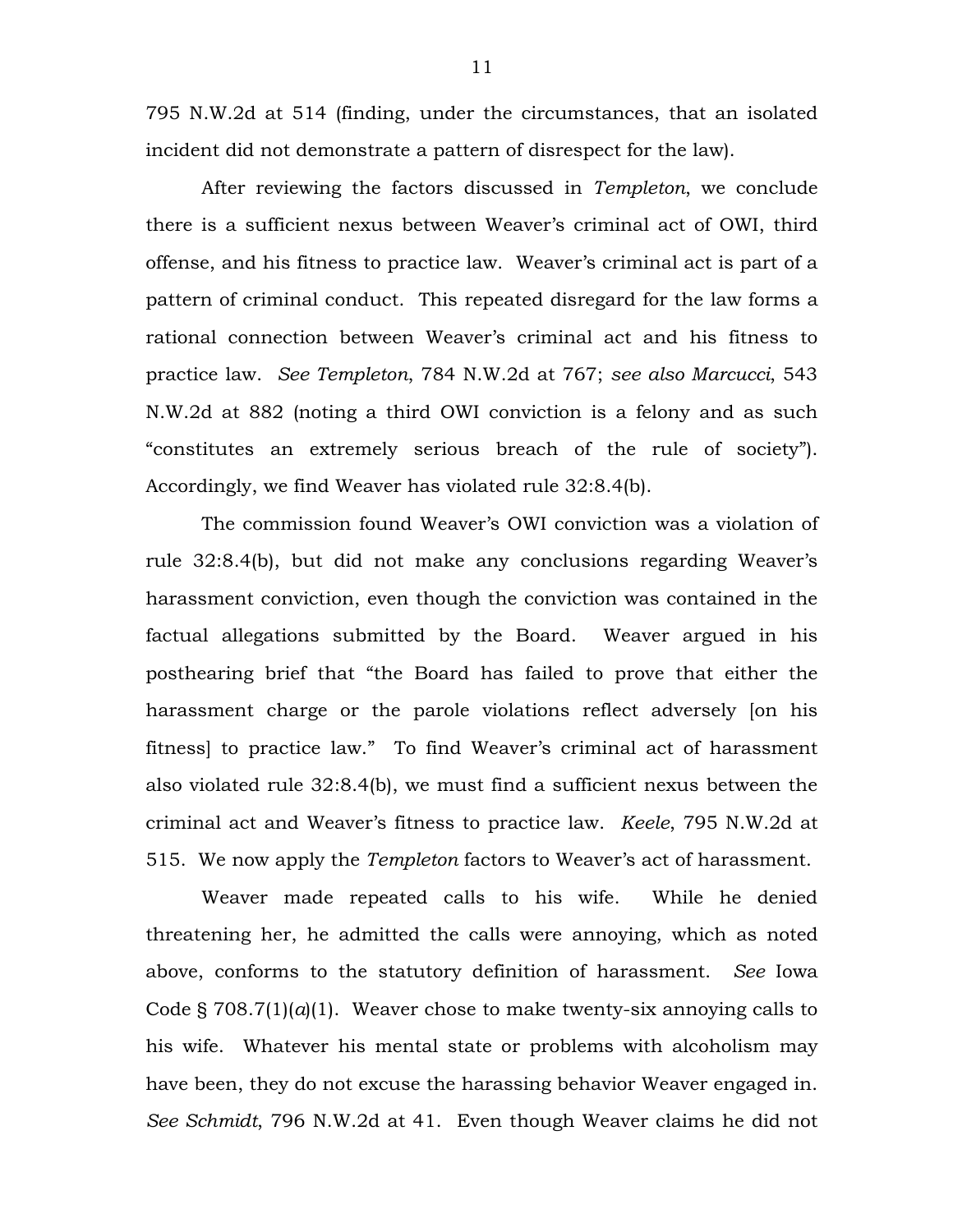threaten his wife, such conduct is not necessary. *See, e.g.*, *Comm. on Prof'l Ethics & Conduct v. Floy*, 334 N.W.2d 739, 740 (Iowa 1983) (finding that obscene phone calls constituted a violation of DR 1–102(A)(6)). The Board has not alleged a pattern of harassment, a fact which weakens the connection between Weaver's actions and his fitness to practice law.

As we previously noted, not all criminal acts reflect on an attorney's fitness to practice law. However, we feel the type of harassment engaged in by Weaver in this case does. Harassment is a serious offense, and under the facts and circumstances of this case, there is a clear connection between his actions and his fitness to practice law. We have previously found that the criminal act of invasion of privacy reflects adversely on an attorney's fitness to practice law, noting an intentional and knowing invasion of privacy "raises serious misgivings about whether [the attorney] understands the concept of privacy and respects the law protecting individuals' privacy rights." *Templeton*, 784 N.W.2d. at 766–68. Here, Weaver's pattern of communication with his wife raises similar concerns. Weaver made the conscious decision to make numerous contacts with her. Moreover, these contacts raised sufficient concern for the safety of school children that the Moline police were called, and the police reported to Weaver's parole officer that a school was locked down as a result of Weaver's calls. Clearly, under the facts of this case, there were multiple victims of Weaver's crime of harassment. *See id.* at 767.

Attorneys are required to communicate with their clients, other attorneys, judicial officers and court personnel, and law enforcement on a regular basis. Weaver's conduct demonstrates a clear disrespect for the laws regarding acceptable forms of communication with others. It is irrelevant that Weaver was not acting as an attorney when he committed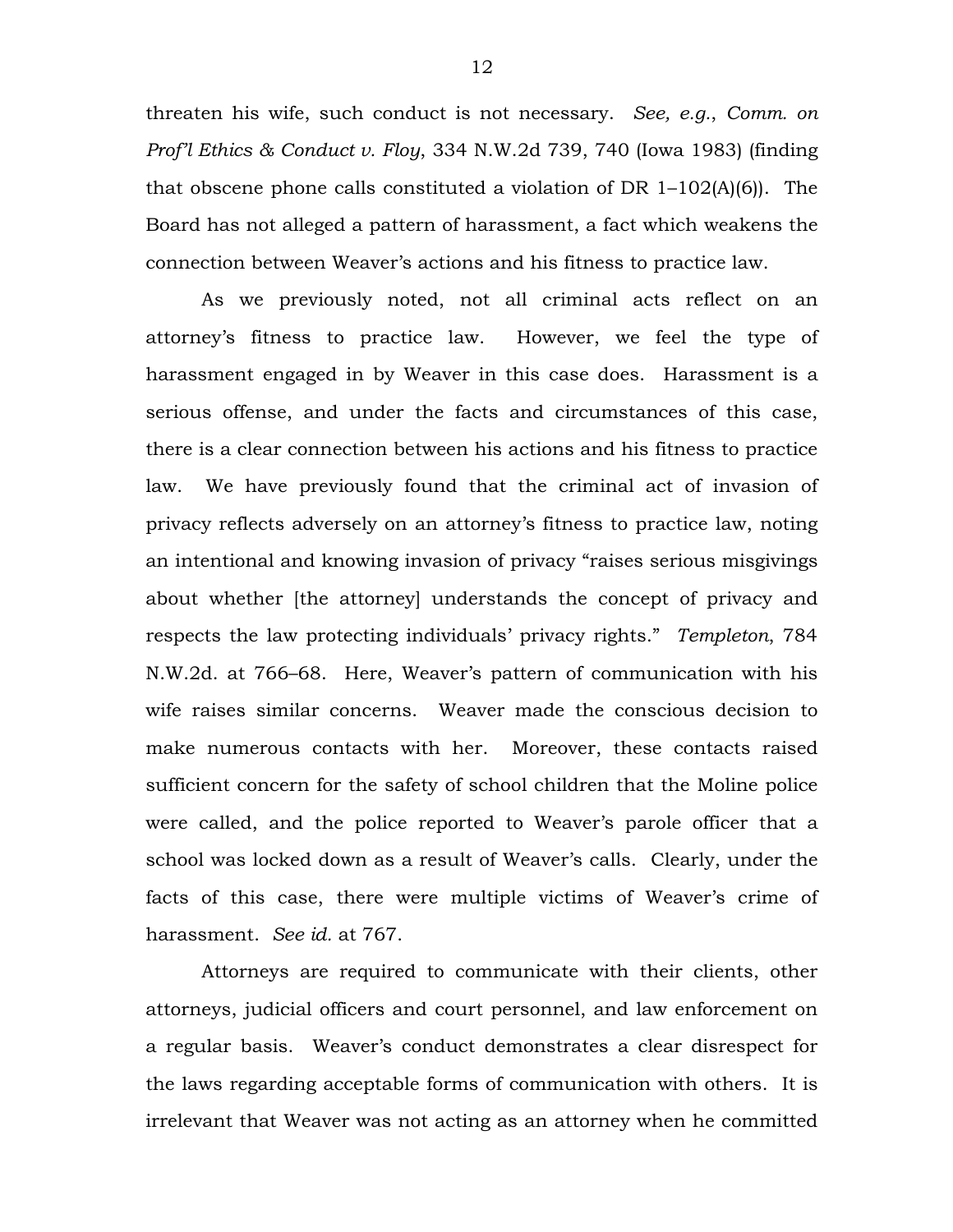the acts that led to his conviction. *Johnson*, 774 N.W.2d at 499 ("Lawyers do not shed their professional responsibility in their personal lives." (citation and internal quotation marks omitted)). Weaver has shown his inability to communicate with others within the bounds of the law, in this case with serious consequences. We therefore conclude that by a convincing preponderance of the evidence, this criminal act of harassment reflects adversely on Weaver's fitness to practice law. Accordingly, we find Weaver's criminal act of harassment also constitutes a violation of rule 32:8.4(b).

#### **V. Sanctions.**

Regarding sanctions, we have stated:

There is no standard sanction for a particular type of misconduct, and though prior cases can be instructive, we ultimately determine an appropriate sanction based on the particular circumstances of each case. In determining the appropriate discipline, we consider "the nature of the alleged violations, the need for deterrence, protection of the public, maintenance of the reputation of the bar as a whole, and the respondent's fitness to continue in the practice of law," as well as any aggravating and mitigating circumstances. The form and extent of the sanction " 'must be tailored to the specific facts and circumstances of each individual case.'" Significant distinguishing factors in the imposition of punishment center " 'on the existence of multiple instances of neglect, past disciplinary problems, and other companion violations.'"

*Id.* at 499–500 (internal citations omitted). Depression and alcoholism can be mitigating factors if they contributed to an attorney's misconduct. *See Iowa Supreme Ct. Att'y Disciplinary Bd. v. Van Beek*, 757 N.W.2d 639, 644 (Iowa 2008).

Weaver has been found guilty of OWI, third offense, a class D felony, and third-degree harassment, a simple misdemeanor. Iowa Code §§ 321J.2(2)(*c*), 708.7. A felony conviction is grounds for revocation or suspension of an attorney's license to practice law. *Id.* § 602.10122(1);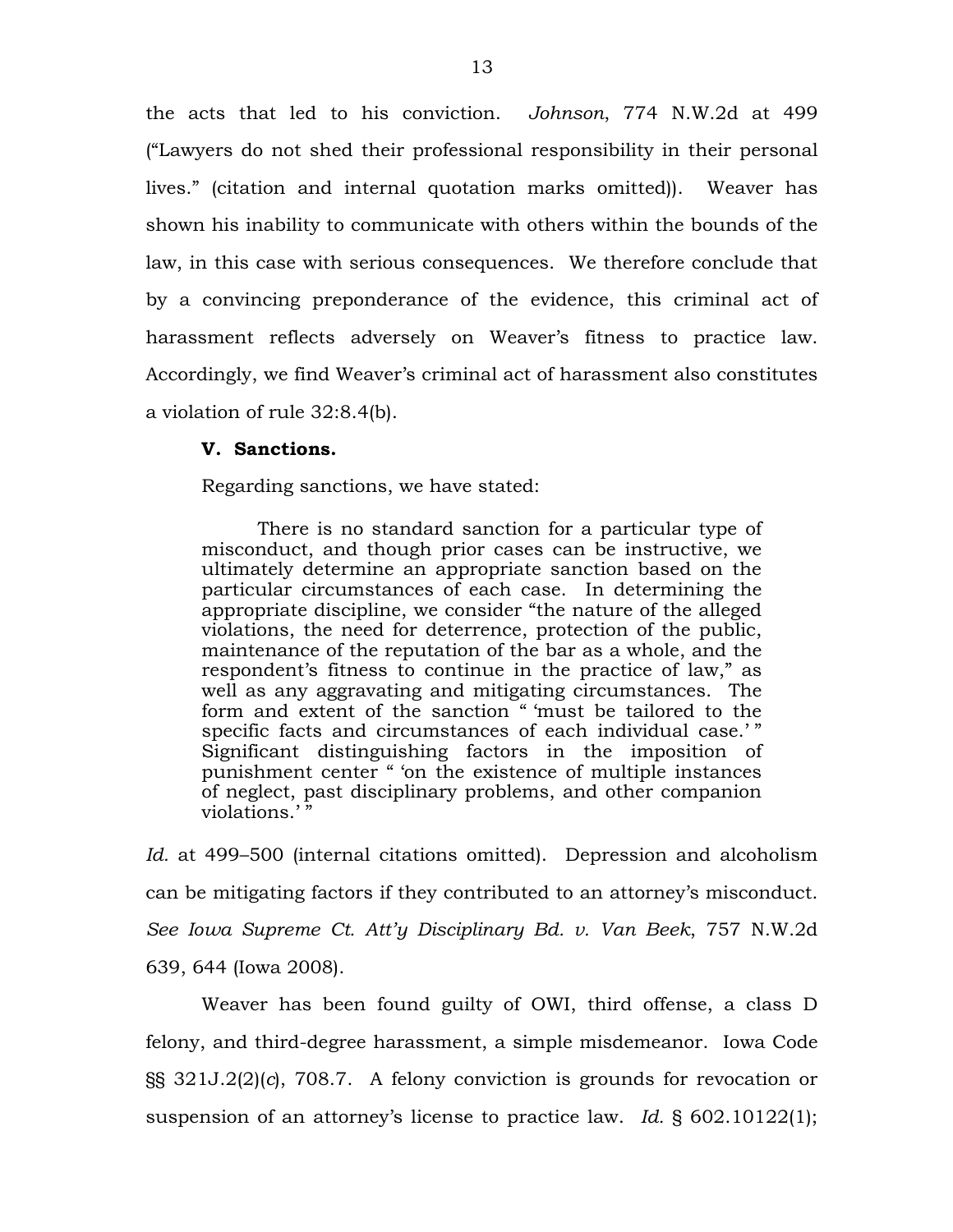Iowa Ct. R. 35.10(2). When an attorney's misconduct consists of an OWI, third offense, conviction, we have imposed a six-month suspension. *See Johnson*, 774 N.W.2d at 500 (imposing a six-month suspension for a conviction of OWI, third offense); *Marcucci*, 543 N.W.2d at 880, 883 (same). We have also imposed a six-month suspension when the OWI, third offense, conviction was accompanied by another conviction for a different crime, but noted that either conviction would warrant a suspension. *Iowa Supreme Ct. Bd. of Prof'l Ethics & Conduct v. Ruth*, 636 N.W.2d 86, 87, 89 (Iowa 2001) (imposing a six-month suspension for OWI, third offense, and domestic abuse assault causing injury). However, when an attorney's misconduct involves a second or third OWI conviction with numerous companion violations, we have imposed a twoyear suspension. *See Iowa Supreme Ct. Att'y Disciplinary Bd. v. Carpenter*, 781 N.W.2d 263, 269, 271 (Iowa 2010) (imposing a two-year suspension for an attorney who committed "misconduct in seventeen client matters, including neglect, failure to communicate, and failure to safeguard his clients' interests upon termination of representation, in addition to his trust account violations and conviction of two traffic offenses"); *Iowa Supreme Ct. Att'y Disciplinary Bd. v. Dull*, 713 N.W.2d 199, 206–08 (Iowa 2006) (imposing a two-year suspension for neglect of client matters, appearing in court while intoxicated, being convicted of OWI, third offense, and failing to respond to the Board's inquiries), *overruled on other grounds by Templeton*, 784 N.W.2d at 768–69.

This case presents numerous aggravating circumstances, most notably Weaver's criminal history, his history of alcohol abuse and untreated chronic depression, as well as his long list of ethical violations. *Weaver*, 750 N.W.2d at 75. Weaver was first convicted of OWI in November of 2002. *Id.* As part of his sentence, he was ordered to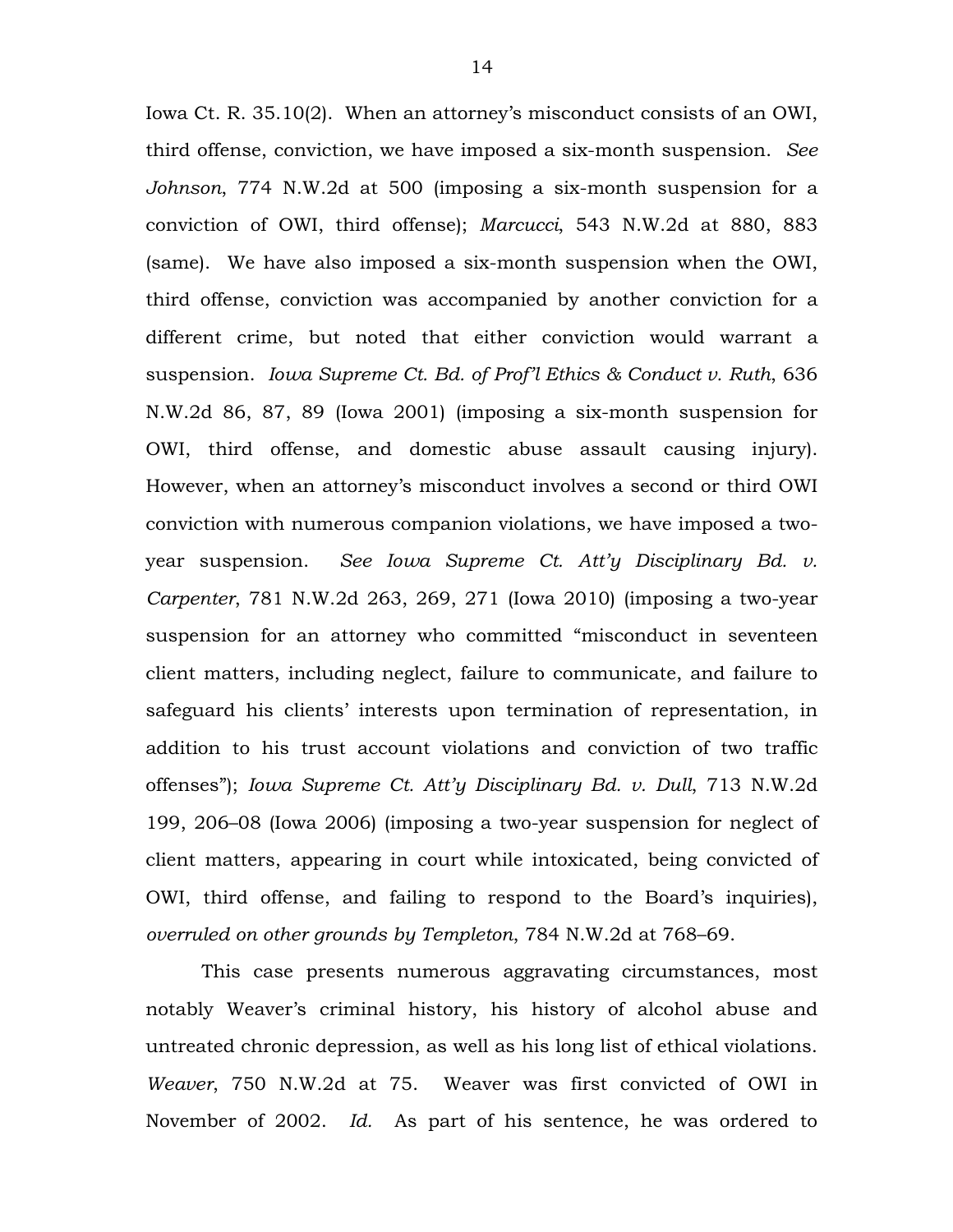complete inpatient substance abuse treatment. He remained alcohol free until July 2003. *Id.* Weaver completed a second treatment program in November of 2003 and refrained from alcohol use until August 2004. *Id.* In December of 2004, we publicly reprimanded Weaver for his 2002 OWI conviction. *Id.*

One month prior to the reprimand for his first OWI conviction, Weaver was stopped for his second OWI after a citizen called police to report a reckless driver. *Id.* at 76. Weaver's BAC was .185. *Id.* Following this arrest, Weaver underwent inpatient treatment for a third time, which he completed on December 7, 2004. *Id.* On April 18, 2005, Weaver pled guilty to his second OWI. *Id.* The district court sentenced Weaver to an indeterminate prison term not to exceed two years and ordered Weaver be placed at an appropriate alcohol treatment correctional facility. *Id.* Weaver was to be released on parole "upon achievement of the maximum benefits from the treatment program." *Id.* Weaver filed a motion to reconsider the sentence, "arguing that he would not benefit from the sentence imposed, as he had already undergone the inpatient treatment program that would be available through the Department of Corrections." *Id.* The district court denied the motion, and the court of appeals affirmed the sentence on October 25, 2006. *Id.* at 77–78.

Meanwhile, on June 1, 2005, an article was published in the *Muscatine Journal* in which Weaver accused the district court judge of bias against him. *Id.* at 77. We found Weaver's second OWI conviction and his "intemperate statements to the press" both warranted suspension, and we suspended his license for three months. *Id.* at 91– 92. We extended Weaver's suspension for an additional sixty days after he failed to advise a client of his suspension, failed to return the client's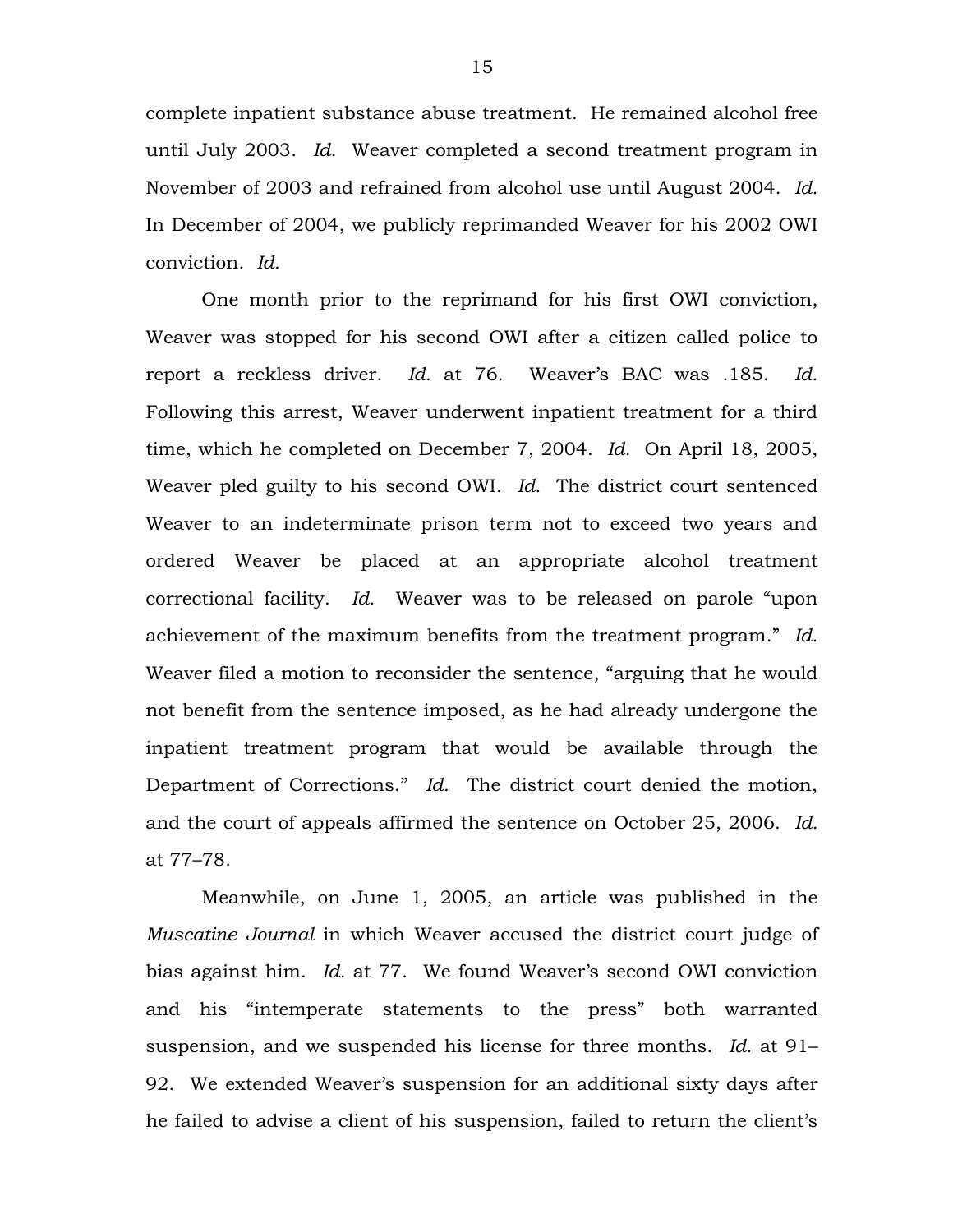files to her, and failed to advise her of a court proceeding. Weaver also admitted drinking alcoholic beverages for a ten-day period two weeks prior to the hearing.

In November of 2008, the Board wrote Weaver, requesting information in response to a complaint that had been filed against him. Weaver did not reply. Though the Board ultimately concluded there was insufficient proof of misconduct, it nonetheless admonished Weaver for failing to respond to the Board's inquiries.

On March 21, 2009, Weaver was arrested for a third OWI, the conviction at issue in this opinion. He pled guilty on June 3, 2009. On July 22, 2009, prior to sentencing, Michael R. Fitzsimmons, an intensive drug court officer with the Seventh Judicial District wrote a letter to the district court judge stating Weaver felt drug court was not

the place for him. [Weaver] had decided he did not need to be in the Salvation Army Treatment Program and did not need all the restrictions that Drug Court imposes.

It would appear that Mr. Weaver is intent on doing things his own way. The lack of following my suggestions, and statements to the Presentence Investigator, make him inappropriate for placement in the Scott County Drug Court.

On August 6, Weaver was sentenced to an indeterminate term of five years in prison and placed at the DWRF in Davenport.

Weaver was paroled from the DWRF on November 20, 2009. He subsequently committed the act of harassment, which we have previously detailed, and was placed in the Scott County jail from November 23 to January 28, 2010, where he completed an eight-week, jail-based treatment program. On January 21, he pled guilty to thirddegree harassment and was sentenced to seven days in jail and given credit for time served. On January 28, he appeared before an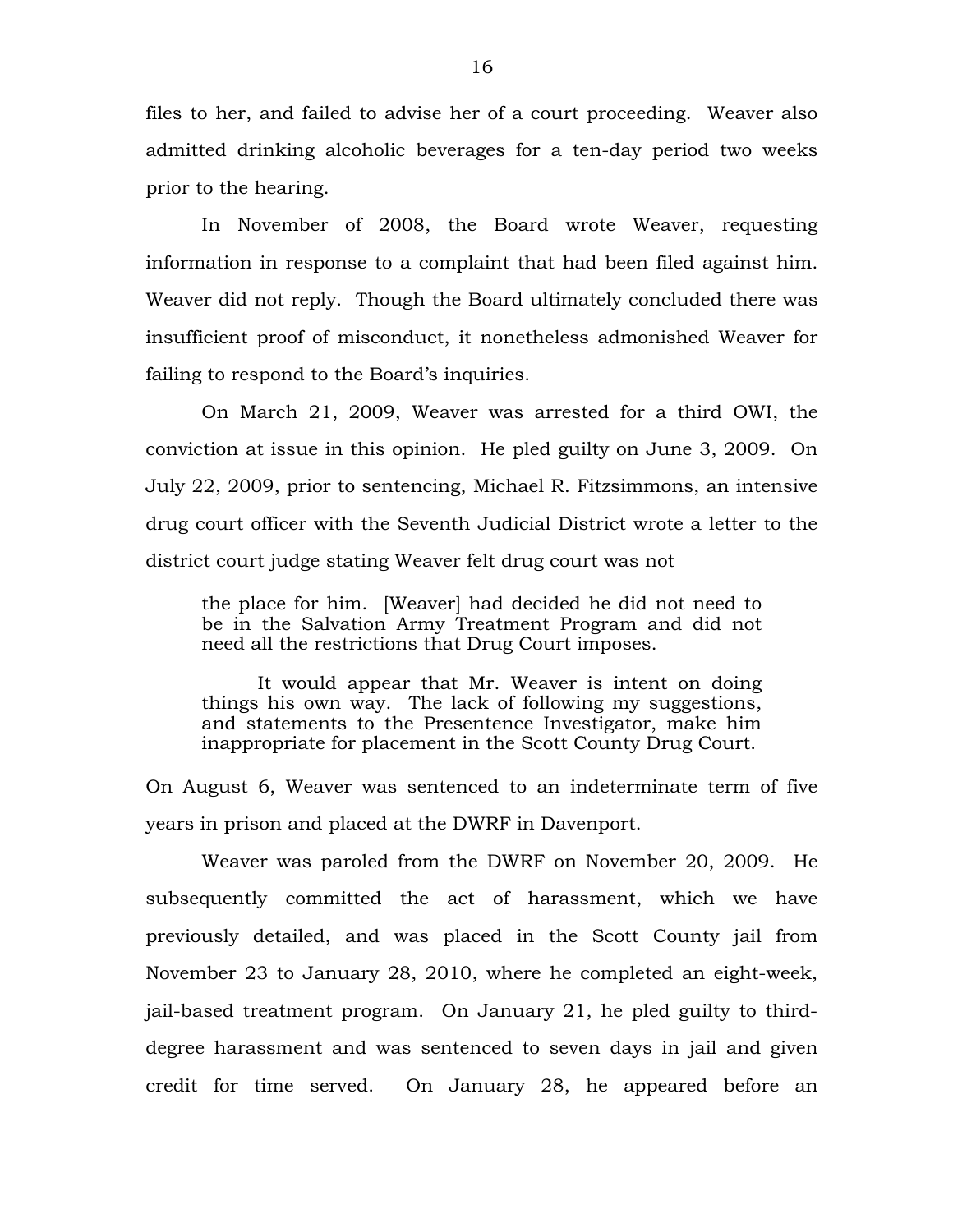administrative parole judge, who determined Weaver violated his parole and sent Weaver to the DWRF again.

On June 9, Weaver was again paroled to Boyle from the DWRF. Within one week, based upon the facts detailed earlier in this opinion, Weaver was again arrested for parole violation. After a hearing, his parole was again revoked on June 28, 2010, and he was sent to prison.

This long list of past disciplinary and legal problems is an aggravating factor when considering Weaver's sanction. *See Carpenter*, 781 N.W.2d at 270. Alcoholism can be a mitigating factor. *See Iowa Supreme Ct. Att'y Disciplinary Bd. v. Hauser*, 782 N.W.2d 147, 154 ((Iowa) 2010) (noting, to the extent attorney acknowledged his alcoholism and has taken steps to address the problem, the court considers these acts in fashioning an appropriate sanction). So can depression. *Iowa Supreme Ct. Att'y Disciplinary Bd. v. Curtis*, 749 N.W.2d 694, 703 (Iowa 2008). "However, we are mindful that our primary goal is not to punish the attorney, but ' "to protect the public from lawyers rendered unfit from any cause." ' " *Hauser*, 782 N.W.2d at 154 (citation omitted).

Weaver has repeatedly demonstrated that he is unwilling or unable to conform his conduct to either the law or the ethical rules that govern attorneys. He has also shown an unwillingness to comply with the terms of his parole. The record contains numerous examples of Weaver's refusals to seek the help that is necessary for him to successfully cope with his depression and alcoholism. In order to protect the public, Weaver cannot be allowed to practice law until he has made lasting changes and overcome his issues over the long term.

We have issued six-month suspensions for OWI, third offense, convictions in the past. *Johnson*, 774 N.W.2d at 500; *Marcucci*, 543 N.W.2d at 880, 883. However, in this case, Weaver's inability to conform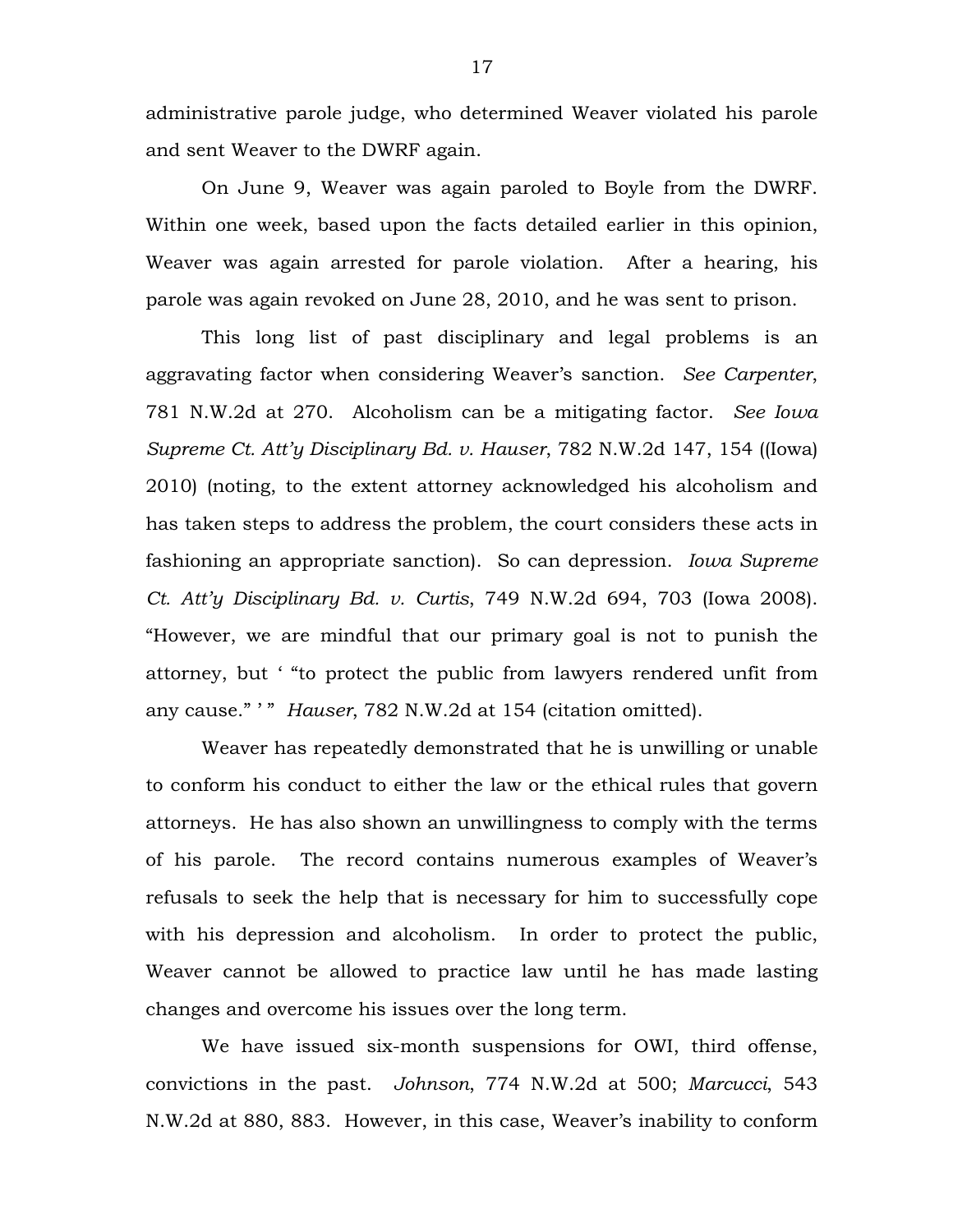his conduct to the demands of society and the rules of his profession warrants a longer suspension. Aggravating circumstances start with the fact that Weaver has a history of prior disciplinary actions. His "considerable professional experience as an attorney and judge" is another aggravating factor favoring a longer suspension. *Weaver*, 750 N.W.2d at 92. Additionally, while Weaver has acknowledged his chronic substance abuse and mental health issues, Weaver has attempted inpatient treatment on four separate occasions without success. He has also resisted treatment with appropriate mental health providers, deciding for himself what is appropriate. A longer sanction is also warranted by the fact that the reputation of the bar as a whole has suffered due to Weaver's actions. *See id.* at 91–92 (noting conduct that reduces citizens' respect for our system of justice must be discouraged). Our ultimate responsibility is to protect the public from unfit attorneys. *See Hauser*, 782 N.W.2d at 154. A lengthy suspension is necessary to discipline Weaver for his conduct and to protect the public. Accordingly, we feel a two-year suspension is appropriate.

The next issue we must address is when Weaver's suspension will begin. Weaver's license has been suspended pursuant to rule 35.16 since May 4, 2009. This suspension was due to Weaver's inability to discharge his professional responsibilities due to his depression and alcoholism. The commission noted that Weaver's disability suspension "carries perhaps a heavier burden for reinstatement under [r]ule 35.16(8), then for the regular procedure on application for reinstatement under [r]ule 35.13" and therefore recommended Weaver's suspension for his violations of rule 32:8.4(b) run concurrently with his disability suspension. Weaver stated in his October 5, 2011 posthearing brief that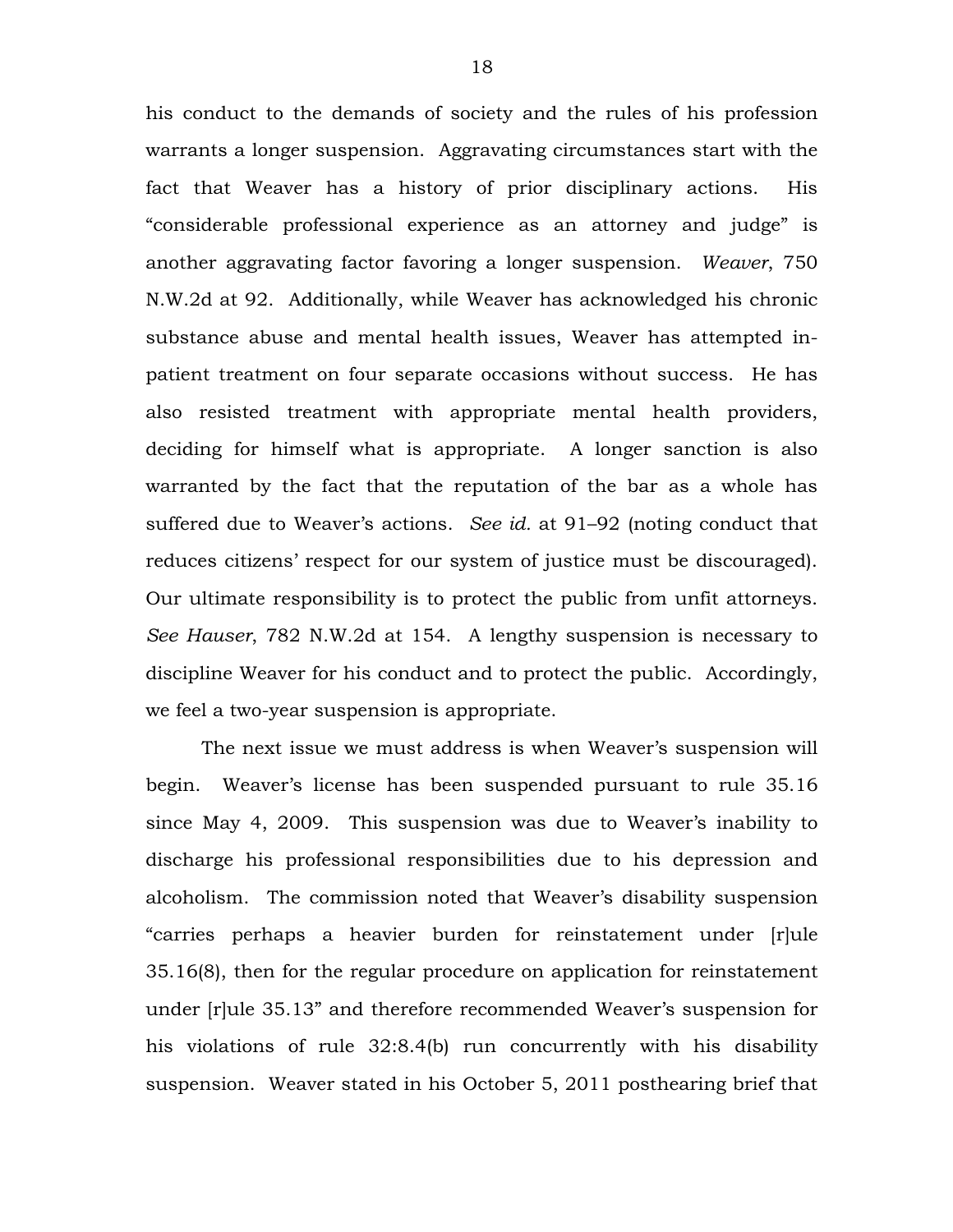he did not intend to "seek reinstatement from his disability suspension until his symptoms have been in remission for two (2) years."

We have stated that a disability suspension is not a sanction and that it is necessary to discipline an attorney for his or her unethical conduct "independent of a previous finding of [his or her] unfitness to practice law." *Van Beek*, 757 N.W.2d at 644; *see also Iowa Supreme Ct. Att'y Disciplinary Bd. v. Maxwell*, 705 N.W.2d 477, 480 (Iowa 2005) ("Although a disability suspension shares some of the same objectives and purposes of attorney discipline, a disability suspension is not a sanction and does not specifically address unethical conduct and the need to deter future conduct."). Adopting the commission's recommendation would mean that Weaver would be eligible to apply for reinstatement immediately. This result would not serve the purpose of sanctioning Weaver for his unethical behavior. Accordingly, we suspend Weaver's license to practice law with no possibility of reinstatement for two years from the date of this opinion.

The commission recommended that Weaver be required to provide "medical documentation of his maintenance of sobriety and his fitness to practice law." When an attorney's disciplinary problems arise out of alcoholism and depression, "[w]e have a well-established history of imposing such conditions." *Johnson*, 774 N.W.2d at 501. We agree with the commission that such conditions are appropriate in this case.

# **VI. Conclusion.**

We suspend Weaver's license with no possibility of reinstatement for two years from the date of this opinion. Prior to reinstatement, Weaver must provide medical documentation from a licensed health care professional regarding his maintenance of sobriety and his fitness to practice law. Pursuant to rule 35.12(3), this suspension applies to all